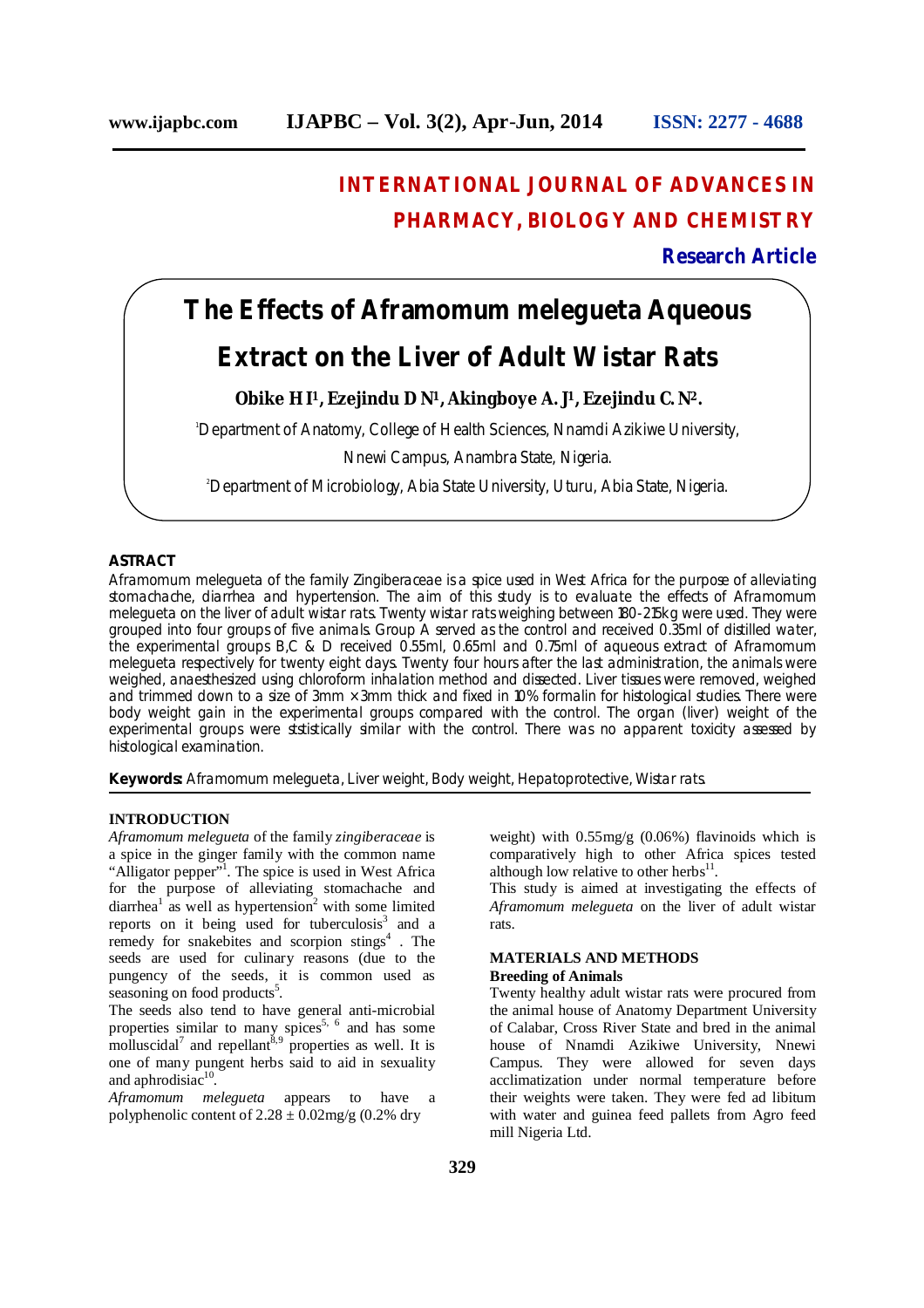#### **Drug Preparation**

*Aframomum melegueta* were obtained from Nkwo market in Nnewi Anambra State, Nigeria and grinded into powder with a grinding machine. 200mg/1kg body weight were dissolved in 5mls of distilled water and administered to the animals.

#### **Experimental Protocol**

The twenty healthy adult wistar rats were allocated into four groups (A, B, C & D) of five animals each. Group A served as the control and received 0.35ml of distilled water, the experimental groups (B, C & D) received 0.55ml, 0.65ml and 0.75ml of aqueous extract of *Aframomum melegueta* respectively for twenty eight days. The control and experimental groups were anaesthetized using chloroform inhalation method and dissected, liver tissues were removed, weighed, trimmed down and fixed in 10% formaldehyde for histological studies.

#### **Tissue Processing**

The tissues were transferred into an automatic processor where they went through a process of fixation, dehydration, clearing, infiltration, embedding, sectioning and staining. Fixation was carried out in 10% formaldehyde. The tissues were washed over night in running tap water after four hours in 10% formaldehyde. Dehydration of the fixed tissues were carried out in different percentages of alcohol 50%, 70% and 90% absolute. The tissues were then cleared in xylene and embedded in paraffin wax. Serial sections of 5micron thick are obtained using a rotatory microtome. The tissue sections were deparaffined hydrated and stained using the routine haematoxylin and eosin method. The stained sections were then examined under the light microscope.

#### **RESULTS Morphometric Analysis of Body Weights**

Table 1: Comparison of mean initial and final body weight and weight change in all the groups  $(A, B, C \& D)$ 

|                            | <b>GROUP A</b>    | <b>GROUP B</b>    | <b>GROUP C</b>    | <b>GROUP D</b>    | F-RRTIO | PROB OF SIG |
|----------------------------|-------------------|-------------------|-------------------|-------------------|---------|-------------|
| <b>INITIAL BODY WEIGHT</b> | $190.20 \pm 2.30$ | $192.20 \pm 3.60$ | $193.40 + 4.10$   | $194.10 \pm 2.70$ | 64.240  | < 0.001     |
| <b>FINAL BODY WEIGHT</b>   | $215.30 + 4.20$   | $219.40 \pm 3.50$ | $220.70 \pm 3.20$ | $221.60 \pm 2.40$ | 40.180  | < 0.001     |
| WEIGHT CHANGE              | $25.10 \pm 3.70$  | $27.20 \pm 4.10$  | $27.30 \pm 3.90$  | $27.50 \pm 3.40$  | 19.155  | < 0.001     |

(Mean  $\pm$  SEM given for each measurement)

The final body weight for the experimental groups increased significantly  $(P < 0.001)$  relative to the control.

#### **Morphometric Analysis of Organ (liver) Weight**

**Table 2:** Comparison of mean relative liver weight of all the groups (A, B, C & D)

|                                                                                                          | <b>GROUP A</b> | <b>GROUP B</b> | <b>GROUP C</b> | <b>GROUP D</b> | <b>FRATIO</b> | <b>PROB OF SIG</b> |  |  |
|----------------------------------------------------------------------------------------------------------|----------------|----------------|----------------|----------------|---------------|--------------------|--|--|
|                                                                                                          |                |                |                |                |               |                    |  |  |
| LIVER WEIGHT $\pm$ 5.10 $\pm$ 0.250 $\pm$ 5.12 $\pm$ 0.310 $\pm$ 5.13 $\pm$ 0.290 $\pm$ 5.14 $\pm$ 0.340 |                |                |                |                | 50.40         | < 0.001            |  |  |
| (Mean $\pm$ SEM given for each measurement)                                                              |                |                |                |                |               |                    |  |  |

The relative weights of the experimental groups increased significantly  $(P < 0.001)$  with the control A.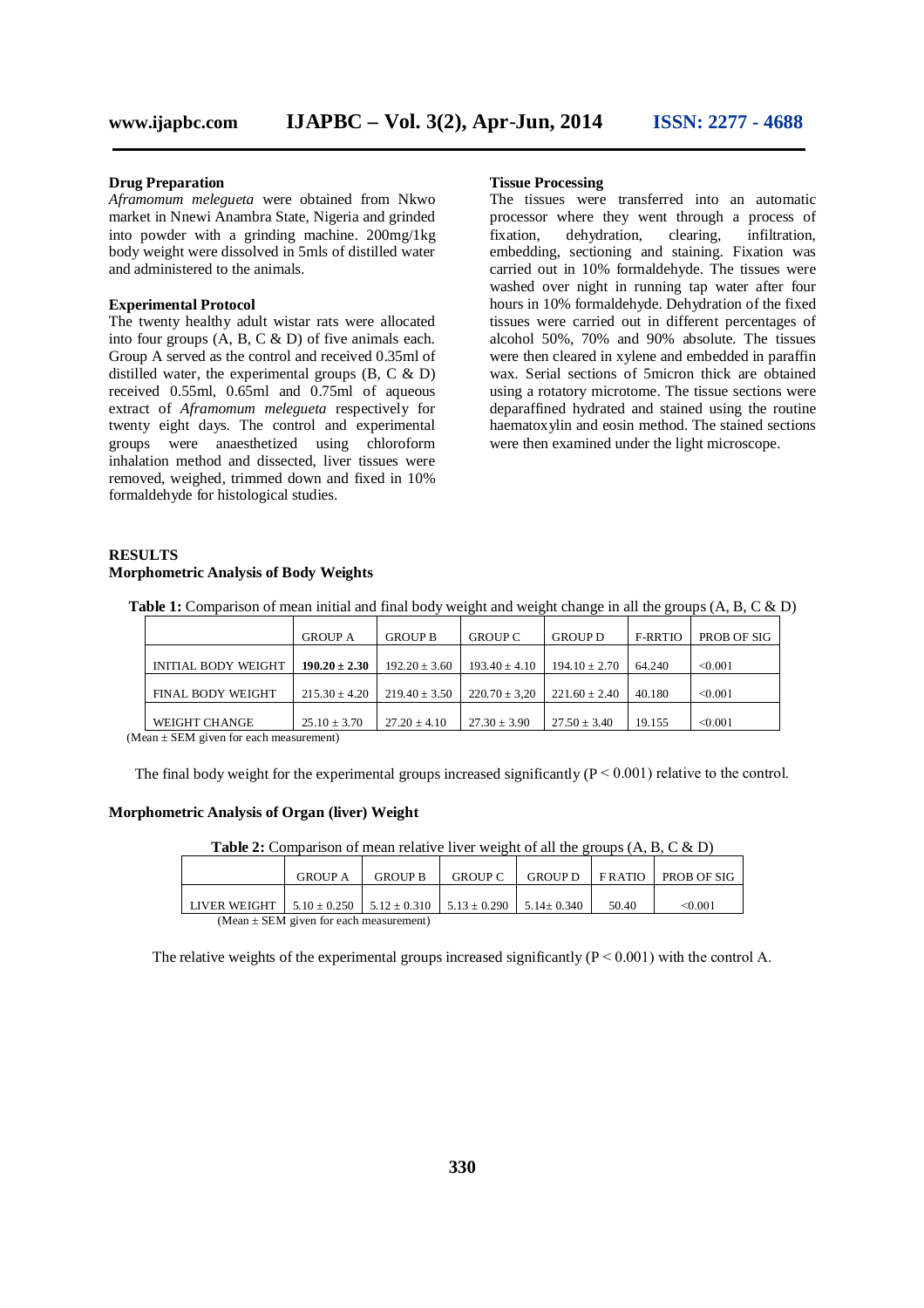#### **Histopathological Findings**



**Fig 1. Micrograph 1, (control),** shows normal histological structure of the liver, stained by H & E technique, x 200.



**Fig 2. Micrograph 2, Group B,** (treated with 0.55ml of *Aframomum melegueta* aqueous extract) showing non distortion of the hepatocytes, stained by H & E technique, x 200.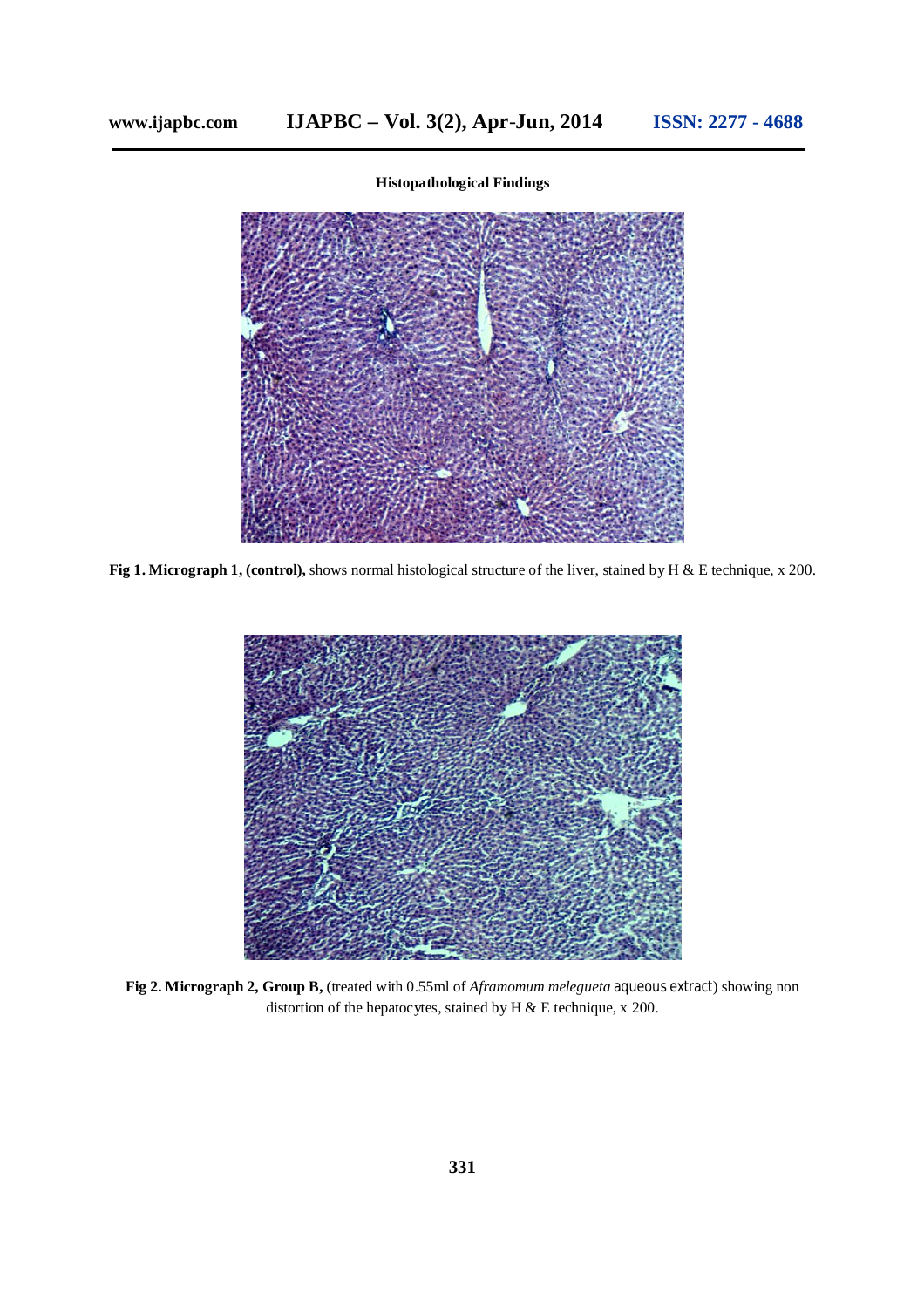

**Fig 3. Micrograph 3, Group C,** (treated with 0.65ml of *Aframomum melegueta* aqueous extract) shows normal morphology of the structure of the liver, stained by H & E technique, x 200.



**Fig 4. Micrograph 4, Group D,** (treated with 0.75ml of *Aframomum melegueta* aqueous extract), showing normal histological structure of the liver, stained by H & E technique, x 200.